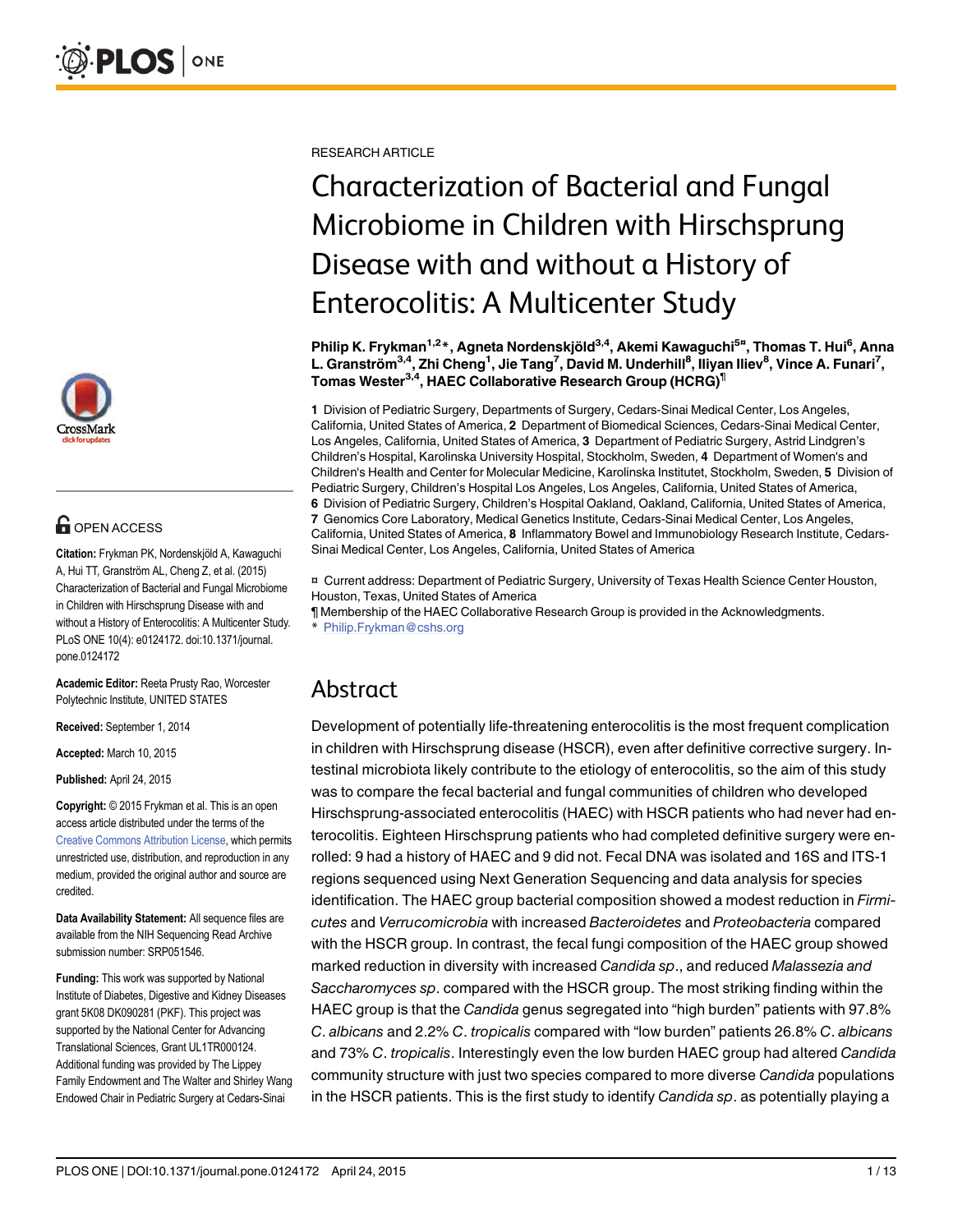<span id="page-1-0"></span>

Medical Center. The funders had no role in study design, data collection and analysis, decision to publish, or preparation of the manuscript.

Competing Interests: The authors have read the journal's policy and have the following competing interests: PKF is a consultant for Karl Storz Endoscopy - America. The remaining authors declare that they have no conflicts of interest. This does not alter the authors' adherence to PLOS ONE policies on sharing data and materials.

role in HAEC either as expanded commensal species as a consequence of enterocolitis (or treatment), or possibly as pathobioants contributing to the pathogenesis of HAEC. These findings suggest a dysbiosis in the gut microbial ecosystem of HAEC patients, such that there may be dominance of fungi and bacteria predisposing patients to development of HAEC.

#### Introduction

Congenital aganglionic megacolon, more commonly known as Hirschsprung disease (HSCR), was first described by Harald Hirschsprung in 1887 [[1\]](#page-11-0). The hallmark pathological feature of this condition is the absence of ganglion cells in the distal colon causing a functional bowel obstruction in newborns. Currently, most infants with HSCR are treated with colon pull-through surgery that removes the aganglionic portion of colon and re-establishes bowel continuity in the first weeks of life. Surgical results are satisfactory for most children, however 20–30% of children experience a serious and potentially life-threatening enterocolitis after surgery [[2\]](#page-11-0). Even today, Hirschsprung-associated enterocolitis (HAEC) remains the most frequent complication in children with HSCR resulting in frequent hospitalizations and is the primary cause of mortality in this population  $[3]$  $[3]$ .

While many etiologies have been proposed for HAEC, the underlying biological mechanisms are poorly understood. A microbial role in the development of HAEC has been suspected since it was first described over 50 years, although at present, no specific organisms have been identified  $[3]$  $[3]$ . Both Clostridium difficile and rotavirus have been implicated as causative agents of HAEC, however neither were consistently present in patients HAEC  $[4 [4-$ [6\]](#page-11-0). With the advancement of molecular microbiological techniques, a PCR based methodology demonstrated that colonization of Bifidobacteria and Lactobacilli genera were decreased in HSCR patients who developed HAEC, compared with those who did not develop HAEC  $[7]$  $[7]$  $[7]$ , suggesting that the composition of the bacterial populations may play a role HAEC. Using a genomics approach, Yan et al. recently reported characterization of the colonic bacterial microbiome of 4 infants with HSCR, two of which had HAEC [[8\]](#page-11-0). Fecal specimens from multiple regions of the colon were obtained at the time of surgery and showed increased bacterial population diversity in the HAEC patients compared with HSCR patients. These early data suggest the possibility that HSCR children who develop HAEC have a shift from predominant "symbioant" microbes to potentially harmful "pathobioant" referred to as dysbiosis. Dysbioses have been identified as playing an important role in other gastrointestinal conditions such as inflammatory bowel disease [[9\]](#page-11-0).

Recently, the intestinal fungal microbiome (or "mycobiome") has been recognized to coexist with bacteria. Iliev et al. showed that by manipulating the commensal colonic fungal population in Dectin-1 knockout mice, the severity of colitis could be either improved or worsened [\[10](#page-12-0)]. These findings raise the possibility that the intestinal mycobiome may also influence health and disease in humans.

Herein, we studied 18 HSCR patients from four centers, all of whom had completed definitive surgery to treat HSCR. We compared the colonic bacterial and fungal populations in 9 children with HSCR alone, with 9 children who had at least one episode of HAEC.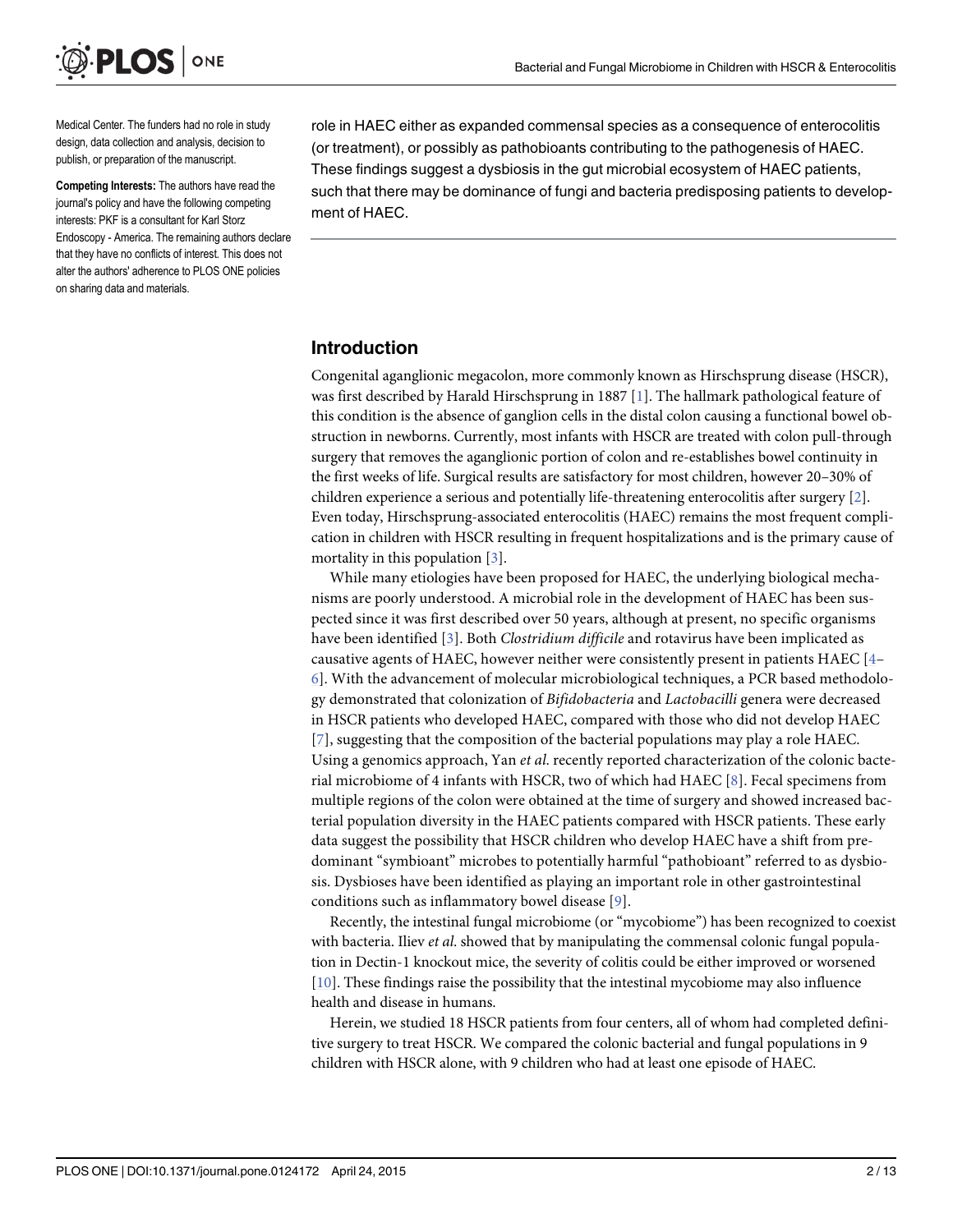## <span id="page-2-0"></span>Materials and Methods

## **Patients**

Inclusion criteria for enrollment were children less than 18 years of age with histopathological diagnosis of Hirschsprung disease who had completed definitive pull-through surgery. Exclusion criteria included presence of intestinal diversion or active HAEC at the time of stool collection, colonic pseudoobstruction and intestinal neuronal dysplasia. This research was approved by the Cedars-Sinai Medical Center IRB (Protocol# 00020809) as a multi-center study, and has been conducted according to the principles expressed in the Declaration of Helsinki. Written informed consent was obtained from a parent by the attending surgeons, research fellows, or research nurses at each site. Children were enrolled by four member institutions of the HAEC Collaborative Research Group (HCRG): Cedars-Sinai Medical Center, Los Angeles, California; Astrid Lindgren Children's Hospital, Karolinska University Hospital, Stockholm, Sweden; Children's Hospital Los Angeles, Los Angeles, California; Children's Hospital of Oakland, Oakland, California. We enrolled 20 children with HSCR, 10 never had a history of enterocolitis and 10 had a history of at least one episode of HAEC based on HAEC scoring system described by Pastor et al [[11](#page-12-0)]. Detailed clinical information was collected using standardized questionnaires that included demographic, medical history, surgical history, radiographic, histopathology, diet, medications (including antibiotics), probiotics and complications. The HCRG data was stored in a secure SQL relational database at the data coordinating center at CSMC.

## Patients excluded from microbiome analysis

Two subjects were excluded from analysis: subject 03–0003 was excluded because he had a diverting ileostomy (that is, the patient had fecal stream diversion after pull-through); and 02–0039 was excluded because he had an active HAEC episode at the time of stool collection. Subject 04–0005 was excluded from fungal microbiome analysis only due to failure to pass quality control after sequencing, although bacterial microbiome analysis was completed.

## Fecal DNA isolation

Within one week of enrollment in the study, stool was collected and frozen at -80°C within 24 hours of collection. All samples were kept frozen and shipped to the coordinating site (CSMC) where all of the samples were prepared for bacterial and fungal DNA[[10](#page-12-0)]. Fecal samples were thawed and resuspended in 50 mM Tris buffer (pH7.5) containing 1 mM EDTA, 0.2% β-mercaptoethanol (Sigma) and 1000 U/ml of lyticase (Sigma). The mix was incubated at 37°C for 30 min and fungal genomic DNA was isolated by using QIAamp DNA Stool Mini Kit (Qiagen) according to the manufacturer's instructions.

## Bacterial and fungal amplicon preparation

Bacterial 16S rRNA gene amplicons spanning variable regions one to four (V1–4) were generated in 20 μL PCR reactions using 20 ng of fecal DNA with 25 cycles using high-fidelity Phusion Polymerase (New England Biolabs, Beverly, MA) at 52.7°C annealing using with degenerate 8F (AGAGTTTGATCMTGGCTCAG) and R357 (CTGCTGCCTYCCGTA) primers. Fungal ITS-1 amplicons were generated in 20 μL PCR reactions using 20 ng of fecal DNA with 35 cycles using Phusion Polymerase at 56.1°C annealing using ITS1F (CTTGGTCATTTAGAG GAAGTAA) and ITS2R (GCTGCGTTCTTCATCGATGC) primers yielded sufficient amplification of ITS targets. All PCR reactions were purified using Agencourt AmPure Magnetic Beads (Beckman), resuspended in 20 μL of nuclease-free water and quantified using a Qubit fluorometer (Invitrogen, Carlsbad, CA).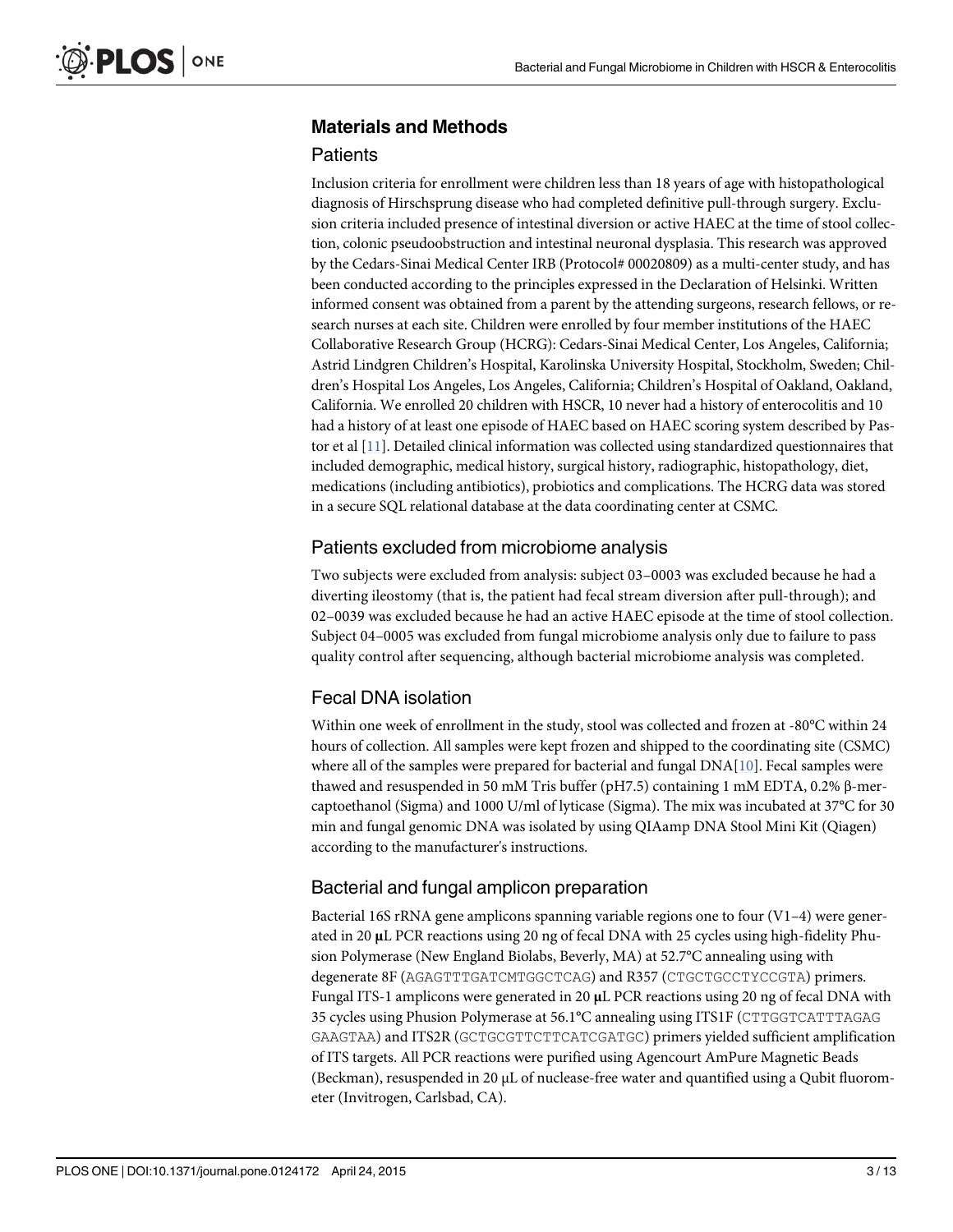## <span id="page-3-0"></span>Library preparation of bacterial and fungal libraries

Paired-end adapters with unique indexes were ligated to 100 ng of 16S amplicons and used to generate Ion Torrent sequencing libraries using the Ion Xpress Library Kit (Life Technologies, Carlsbad, CA). Illumina paired-end adapters with unique indexes were ligated to 100 ng of ITS-1 amplicons using a modified TruSeq DNA Sample Preparation (Illumina, San Diego, CA) where adapters and PCR primers were diluted 1:10 to accommodate lower input of amplicon mass for both 16S and ITS-1 preparations. Library enrichment was performed with 10 cycles of PCR and purified using Agencourt Ampure Magnetic Beads (Beckman). All libraries were subjected to quality control using qPCR, DNA 1000 Bioanalyzer (Agilent), and Qubit (Life Technologies, Carlsbad, CA) to validate and quantitate library construction then pooled at equimolar concentrations.

## Library sequencing

Pooled libraries were assayed on Agilent Bioanalyzer (Santa Clara, CA) to check final sizing and to check for small fragments as well as KAPA Biosciences qPCR for quantitation. 16S samples were multiplexed and sequenced on the Ion Torrent PGM on a 318 chip with 400bp chemistry. For ITS-1 sequencing final diluted pool was amplified on to a Single End flow cell using clonal bridge amplification on the MiSeq. 250 single-end sequencing-by-synthesis was performed using the MiSeq Illumina sequencer (Illumina, San Diego, CA). The sequence data will be submitted to the NIH Sequencing Read Archive with the submission number: SRP051546.

### Next generation sequencing (NGS) data analysis and species identification

Bacterial Species. Ion Torrent reads shorter than 200bp, or not containing the designed 16S primers (>2nt mismatches) were discarded. 300bp sequences of remaining high-quality reads were aligned to the Greengenes reference database (February 2011 release) using BLAST v2.2.22 in QIIME v1.5 wrapper[\[12](#page-12-0)] with an identity percentage  $\geq$ 97% to select the operational taxonomic units (OTUs). Taxonomy for each sequence was assigned using the Ribosomal Database Project (RDP) classifier v2.2.

Fungal Species. FASTQ data was de-multiplexed and filtered through a stringent quality control procedure to ensure that only high-quality sequences were analyzed further. To identify fungal species, the filtered reads were aligned with the Findley ITS Database[\[13\]](#page-12-0) using BLAST v2.2.22 in QIIME v1.5.0 wrapper[\[12\]](#page-12-0) with an identity percentage  $\geq$ 97% for OUT picking. Chosen OTUs were compiled into genera or families.

## Diversity Indicies

The original OTU table was randomly subsampled (rarefied) to create a series of subsampled OTU tables. Alpha diversity was calculated in QIIME on each sample using the OTU table and Shannon indices were collated into a single file and the number of species identified for both bacteria and fungi for each sample versus the depth of subsampling was plotted.

## Fungal Quantitative PCR

Fungal reference strain Candida albicans (ATCC 90028) was obtained from the American Type Culture Collection (Manassas, VA). Fungi were cultured in aerobic conditions on Sabouraud Dextrose Broth (SDB; EMD Chemicals) for overnight at 37°C. The cultured cells were harvested for DNA preparation using the QIAmp DNA Stool Mini Kit (Qiagen, Inc., USA).

Quantitative PCR was performed on DNA isolated from human stool using SYBR Green Kit (Bio-Rad). Specific primer pairs for Candida albicans TTTATCAACTTGTCACACCAGA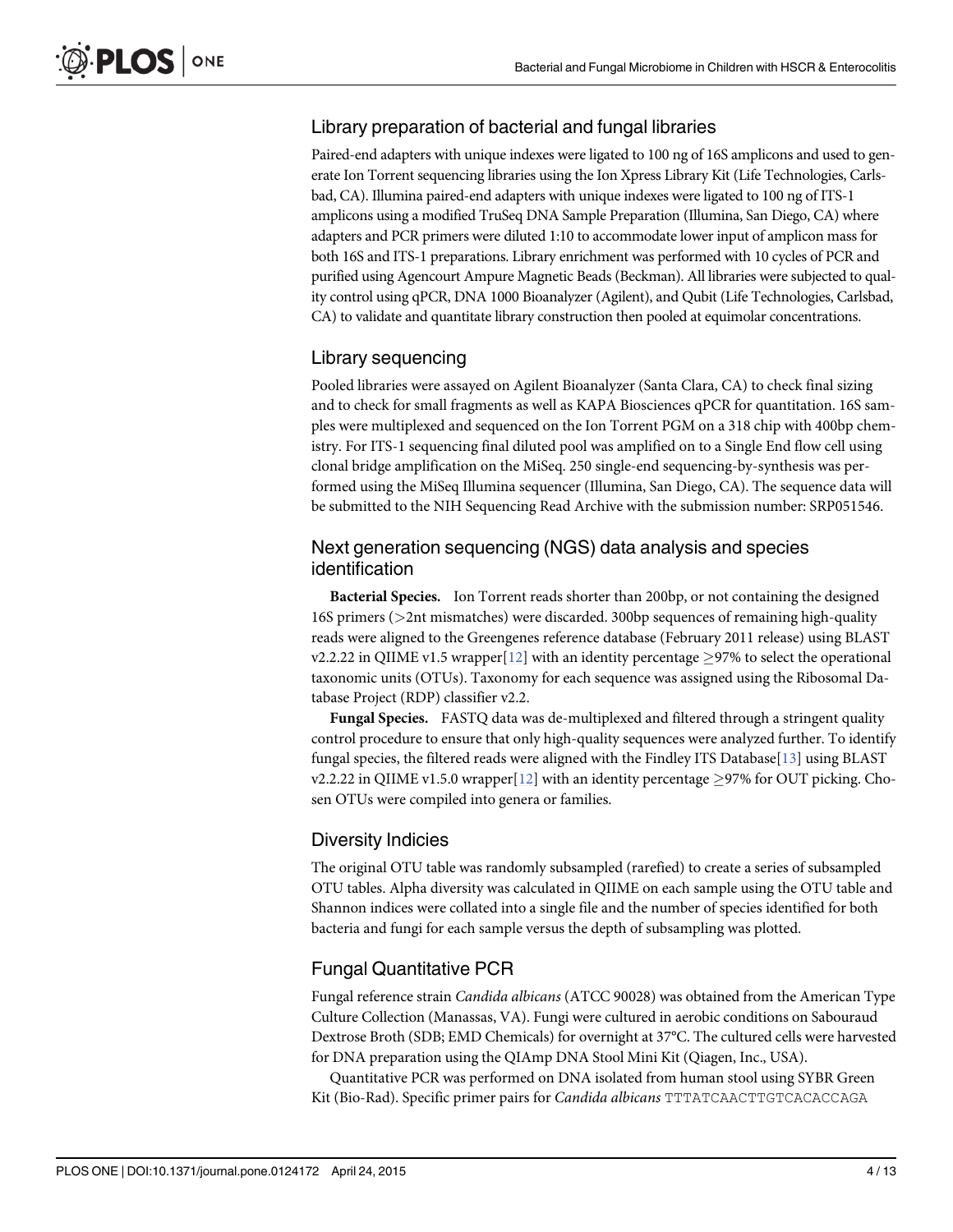<span id="page-4-0"></span>(Forward) and ATCCCGCCTTACCACTACCG (Reverse); [[14](#page-12-0)]. In a 20ul of qPCR reactive mixture contained 2ul of stool DNA (2~100ng), 10ul of iQ SYBR Green Supermix (2x), 4ul of forward primer (3 pmol/ $\mu$ L), and 4ul of reverse primer (3 pmol/ $\mu$ L). The PCR protocol was modified from Iliev et al[\[10\]](#page-12-0): Initial denaturation at 94°C for 10 min, followed by 35 cycles of denaturation at 94°C for 30 s, annealing at 55.3°C for 30 s, and elongation at 72°C for 2 min, followed by an elongation step at 72°C for 30 min. C. albicans in fecal specimens was determined by using a standard curve generated by Candida albicans (ATCC 90028) DNA with 10-fold serial dilution from  $10^2$  ng to  $10^{-4}$  ng against the threshold cycle C(t), and normalized to the amount of total fecal DNA being used. The qPCR results are reported as C. albicans cell numbers per ng fecal DNA, in which the C. albicans cell numbers were calculated from cell counts per nanogram DNA of reference Candida albicans (ATCC 90028) where  $3x10^{-4}$ ng DNA represents one cell.

#### Statistical Analysis

Both OTU sequence numbers and percentages between groups were compared using Student's t test, unpaired, two-tailed, 95% confidence interval. Data are presented as means ± SEM, unless otherwise stated. Statistical analysis was performed using GraphPad Prism 5 software (GraphPad, Inc., San Diego, CA, USA).

#### Results and Discussion

#### Patient Characteristics

Each group of subjects meeting inclusion criteria consisted of 8 males and 1 female. The median age of all children was 2.7 years (range 5 months to 8 years); the median age of the HSCR group was 2.3 years and the HAEC group was 3.5 years (Tables  $1$  and  $2$ ). Most subjects had aganglionic transition zones in the rectosigmoid colon region; one in the HSCR group had a transverse colon transition zone and one in the HAEC group had an ileal transition zone (total colonic aganglionosis). There were no significant differences in diet (breast milk vs. formula) or probiotic use in the children who developed HAEC compared with those who did not develop HAEC. Three children in the HAEC group received antibiotics within 2 months prior to stool collection: two for treatment of HAEC and one as daily prophylaxis for sickle cell disease, while none of the HSCR group received antibiotics. Not surprisingly, three of the patients in the HAEC group developed HAEC as a complication within the first 30 days after pull-through procedure, while none of the HSCR patients had complications. One patient in the HSCR group had trisomy 21, while two patients in the HAEC cohort had trisomy 21 and one had sickle cell disease.

#### Bacterial microbiome analysis

A mean of 16,304 sequences per sample were analyzed and an estimate of diversity in each group using rarefaction curves suggested greater diversity of bacterial species in the HAEC group compared with the HSCR patients [\(S1 Fig](#page-10-0), [S1 Table](#page-11-0)).

We next analyzed differences in the proportion of bacterial groups at the phylum level. Five phyla (Firmicutes, Bacteroidetes, Proteobacteria, Verrucomicrobia and Tenericutes) dominated the bacterial microbiota in most samples (Fig  $1A$ ). The proportion of *Firmicutes* and *Verruco*microbia was lower in HAEC patients than in HSCR. We observed a lower proportion of Firmicutes and Verrucomicrobia, at 24.5% and 4.2% and a relative increased proportion of Bacteroidetes and Proteobacteria, at 55.3% and 13.8%, respectively in the HAEC group, when compared with the HSCR group of 40.5% and 9.2% for Firmicutes and Verrucomicrobia, respectively, and 42.2% and 6.3% for Bacteroidetes and Proteobacteria, respectively. Statistical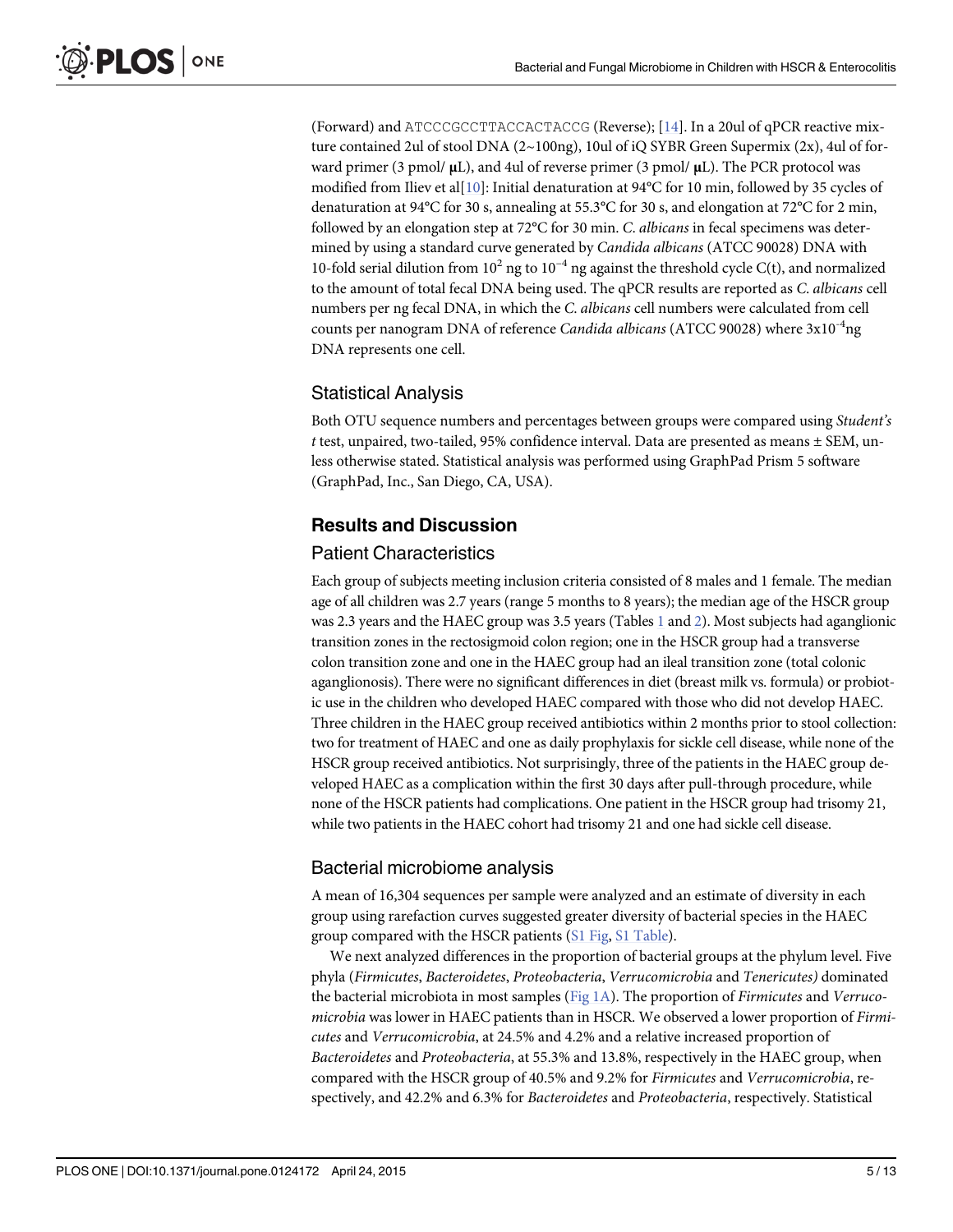<span id="page-5-0"></span>

| <b>Subject</b><br>ID <sup>a</sup> | Sex | Age at stool<br>collection<br>(yr) | Location<br>of TZ <sup>b</sup> |                          | <b>Diet<sup>c</sup></b>     |                | $\mathsf{Abx}^\mathsf{e}$ | Probiotics <sup>t</sup> | Type                     | <b>Duration</b><br>(months) | 30 day<br>compl <sup>g</sup> | Chr.<br>anomalies <sup>h</sup> |
|-----------------------------------|-----|------------------------------------|--------------------------------|--------------------------|-----------------------------|----------------|---------------------------|-------------------------|--------------------------|-----------------------------|------------------------------|--------------------------------|
|                                   |     |                                    |                                | <b>Breast</b><br>milk    | <b>Duration</b><br>(months) | Formula        |                           |                         |                          |                             |                              |                                |
| 01-0003                           | M   | 3.3                                | <b>RS</b>                      | $+$                      | 3                           | $+$            | N                         | Y                       | LB                       | 9                           | $\blacksquare$               | $\overline{\phantom{a}}$       |
| $01 - 0006$                       | M   | 5.3                                | <b>TV</b>                      | $\overline{\phantom{a}}$ |                             | $+$            | N                         | N                       | $\blacksquare$           |                             |                              | $\blacksquare$                 |
| 02-0035                           | M   | 0.4                                | <b>RS</b>                      | $+$                      | 5                           | $\blacksquare$ | N                         | Y                       | Lr                       | $\overline{4}$              | $\blacksquare$               | <b>Ts 21</b>                   |
| 02-0036                           | M   | 0.8                                | <b>RS</b>                      | $+$                      | 9                           | $\blacksquare$ | N                         | Y                       | Lr                       | 6                           |                              | $\blacksquare$                 |
| 02-0040                           | M   | 0.2                                | <b>RS</b>                      | ۰.                       |                             | $+$            | N                         | Y                       | Lr                       | Unk                         | $\blacksquare$               | $\overline{\phantom{a}}$       |
| 03-0004                           | M   | 8                                  | <b>RS</b>                      | $+$                      | 12                          | $+$            | N                         | N                       | $\blacksquare$           |                             |                              | $\blacksquare$                 |
| 04-0003                           | M   | 2.3                                | <b>RS</b>                      | $\blacksquare$           |                             | $+$            | N <sub>1</sub>            | $\mathsf{N}$            | $\blacksquare$           |                             |                              | $\overline{\phantom{a}}$       |
| 04-0004                           | M   | 1.9                                | <b>RS</b>                      | $+$                      | Unk <sup>d</sup>            | $+$            | N                         | N                       | $\blacksquare$           |                             |                              | $\overline{\phantom{a}}$       |
| 04-0007                           | F.  | 2.3                                | <b>RS</b>                      | $\blacksquare$           |                             | $+$            | N                         | N                       | $\blacksquare$           |                             | $\blacksquare$               | $\overline{\phantom{a}}$       |
| $03 -$<br>0003#                   | M   | 3.2                                | DC                             | -                        |                             | $\ddot{}$      | Y*                        | $\mathsf{N}$            | $\overline{\phantom{a}}$ |                             | <b>IH</b>                    | $\blacksquare$                 |

#### [Table 1.](#page-4-0) Patient Characteristics: HSCR Only.

a<br>Sample ID and site identification: 01—Cedars-Sinai Medical Center, Los Angeles, California; 02- Karolinska Institute, Stockholm, Sweden; 03—

Children's Hospital Los Angeles, Los Angeles, California; 04—Children's Hospital of Oakland, Oakland, California.

# This subject was excluded from analysis because this patient had an ileostomy at the time of stool collection.

<sup>b</sup>Location of TZ: location of transition zone from normal to aganglionic bowel. RS = rectosigmoid colon; DC = descending colon; TV = transverse colon. <sup>c</sup>Diet: Diet in the first year of life

<sup>d</sup>Unk = unknown

eAbx: Antibiotics received within the 2 months prior to stool collection for this analysis.

\* = Metronidazole

f Probiotics: LB = lactobacillus sp. and bifidobacterium sp. combined; Lr = Lactobacillus reuteri; LG = Lactobacillus GG.

930-day compl: Complications occurring within 30 days of the pull-through operation. IH = internal hernia requiring surgical intervention requiring intestinal resection and ileostomy creation.

<sup>h</sup>Chr. Anomalies: Chromosomal or known genetic mutations. Ts 21 = Trisomy 21

doi:10.1371/journal.pone.0124172.t001

comparisons for each phylum were performed and did not reach significance. The taxonomic composition of 11 phyla for each patient was performed and is shown in [Fig 1B](#page-7-0). There appears to be clustering of composition by study site as noted in 02–0035, 02–0036, 02–0040 and 02– 0037 from the Swedish cohort showing a reduction in proportion of Bacteroidetes, which is of unclear significance.

We further analyzed the differences in proportion at the genus level  $(S2$  Fig) and similarly found no statistically significant differences between the groups [\(S2 Table](#page-11-0)).

## Fungal Microbiome Analysis

At present, nothing is known about what commensal fungi populate the gut of children with HSCR or how they might contribute to HAEC. A mean of 168,805 sequences were generated per patient and an estimate of diversity in each group using rarefaction curves suggested reduced diversity of fungal species in the HAEC compared with the HSCR patients [\(S1 Fig](#page-10-0), [S1 Table\)](#page-11-0).

Detailed analysis identified 74 different well-annotated fungal genera, which illustrated the fungal diversity. Note that 89–98% of all fungal sequences identified belonged to 11 fungal genera in the samples analyzed. In HSCR group, we found that 15.1% of the sequences belong to Candida, while the HAEC group had a considerably larger portion at 36.5% of sequences [\(Fig](#page-8-0) [2A,](#page-8-0) upper pie chart). The Candida species of the HSCR group was split between C. albicans, 22.9%; C. tropicalis 32.8%; C. parapsilosis 23.6%; C. utilis 18.3% while the HAEC patients had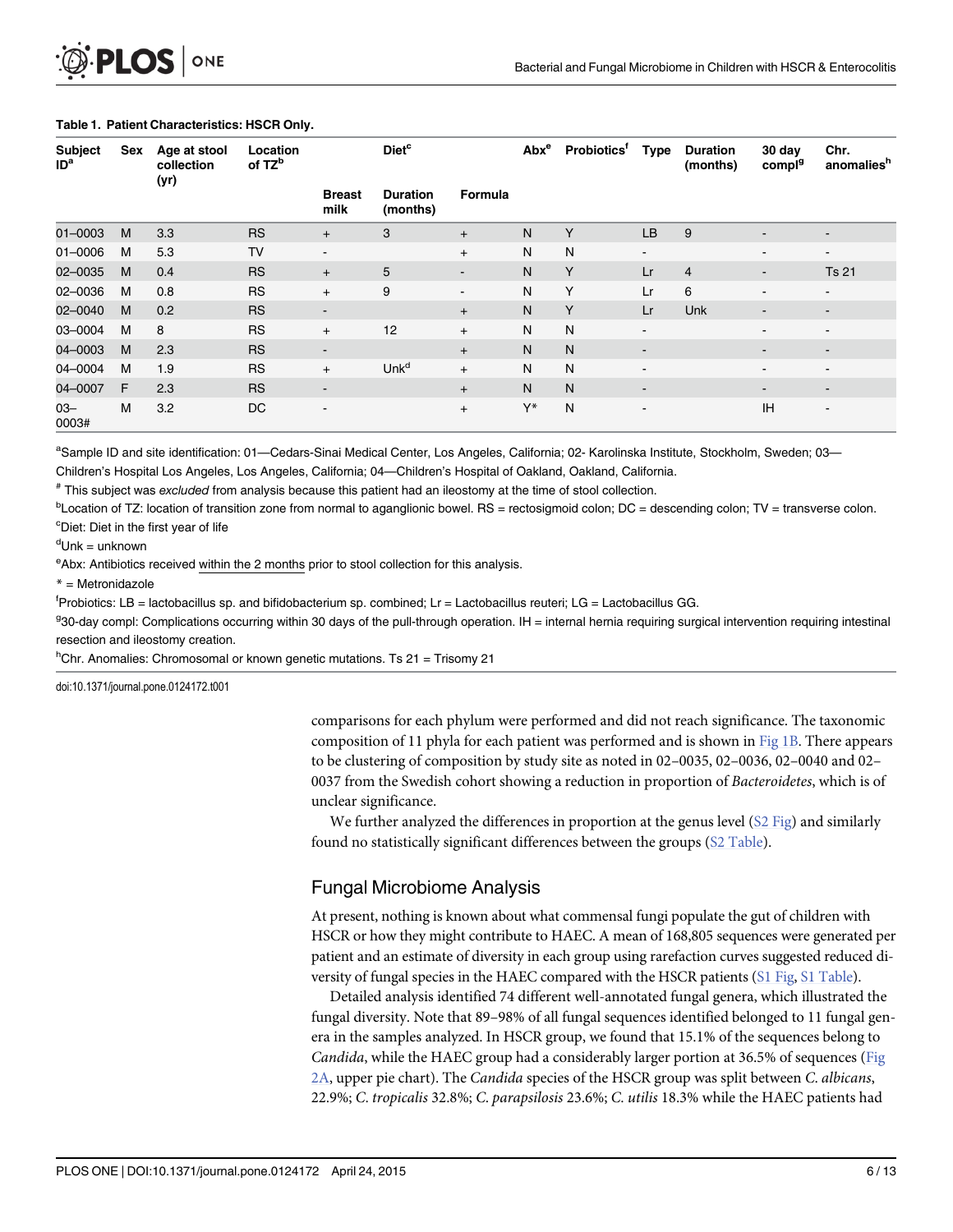<span id="page-6-0"></span>

| <b>Subject</b><br>ID <sup>a</sup> | Sex | Age at stool<br>collection<br>(yr) | Location<br>of TZ <sup>b</sup> |                          | <b>Diet<sup>c</sup></b>     |                  | $\mathsf{Abx}^\mathsf{e}$ | <b>Probiotics<sup>t</sup></b> | Type           | <b>Duration</b><br>(months) | 30 day<br>compl <sup>g</sup> | Chr.<br>anomalies <sup>h</sup> |
|-----------------------------------|-----|------------------------------------|--------------------------------|--------------------------|-----------------------------|------------------|---------------------------|-------------------------------|----------------|-----------------------------|------------------------------|--------------------------------|
|                                   |     |                                    |                                | <b>Breast</b><br>milk    | <b>Duration</b><br>(months) | Formula          |                           |                               |                |                             |                              |                                |
| 02-0037                           | M   | 1.7                                | <b>RS</b>                      | $+$                      | 6                           | $+$              | Y*                        | Y                             | Lr             | 6                           | <b>HAEC</b>                  | <b>Ts 21</b>                   |
| 02-0038                           | M   | 5                                  | <b>RS</b>                      | $\blacksquare$           |                             | $+$              | N                         | Y                             | Lr             | Unk                         | Ξ.                           | $\blacksquare$                 |
| 03-0001                           | F   | 3.5                                | <b>RS</b>                      | ۰.                       |                             | $+$              | $Y^{\ast\ast}$            | N                             | $\blacksquare$ |                             |                              | <b>SC</b>                      |
| 03-0005                           | M   | $\overline{2}$                     | <b>RS</b>                      | $+$                      | 24                          | $\blacksquare$   | N                         | N                             | $\blacksquare$ |                             |                              | $\blacksquare$                 |
| 03-0006                           | M   | 7.6                                | <b>RS</b>                      | $\overline{\phantom{a}}$ |                             | $+$              | Y*                        | N                             | $\blacksquare$ |                             | <b>HAEC</b>                  | $\blacksquare$                 |
| 03-0007                           | M   | 5.1                                | <b>RS</b>                      | $+$                      | 3                           | $+$              | N                         | N                             | $\blacksquare$ |                             | $\overline{\phantom{0}}$     | $\blacksquare$                 |
| 03-0008                           | M   | 3.1                                | <b>RS</b>                      | ٠                        |                             | $+$              | N                         | Y                             | LG             | 0.5                         | $\blacksquare$               | <b>Ts 21</b>                   |
| 03-0010                           | M   | 3.7                                | <b>RS</b>                      | $+$                      | 1.5                         | $+$              | Ν                         | Ν                             | $\blacksquare$ |                             | <b>HAEC</b>                  | $\blacksquare$                 |
| 04-0005                           | M   | 1.2                                | $\mathbf{II}$                  | $+$                      | 12                          | Unk <sup>d</sup> | N                         | N                             | ۰.             |                             | -                            | $\blacksquare$                 |
| $02 -$<br>0039#                   | M   | 0.5                                | <b>RS</b>                      | $\overline{\phantom{a}}$ |                             | $+$              | Y*                        | Y                             | Lr             | 6                           | AS                           | $\overline{\phantom{a}}$       |

#### [Table 2.](#page-4-0) Patient Characteristics: HAEC.

a<br>Sample ID and site identification: 01—Cedars-Sinai Medical Center, Los Angeles, California; 02- Karolinska Institute, Stockholm, Sweden; 03—

Children's Hospital Los Angeles, Los Angeles, California; 04—Children's Hospital of Oakland, Oakland, California.

# This subject was excluded from analysis because he had active HAEC at the time of stool collection.

<sup>b</sup>Location of TZ: location of transition zone from normal to aganglionic bowel. RS = rectosigmoid colon; Il = ileum.

<sup>c</sup>Diet: Diet in the first year of life

<sup>d</sup>Unk = unknown

eAbx: Antibiotics received within the 2 months prior to stool collection for this analysis.

\* = Metronidazole;

\*\* = Penicillin prophylaxis daily for sickle cell disease.

f Probiotics: LB = lactobacillus sp. and bifidobacterium sp. combined; Lr = Lactobacillus reuteri; LG = Lactobacillus GG.

930-day compl: Complications occurring within 30 days of the pull-through operation. IH = internal hernia requiring surgical intervention requiring intestinal resection and ileostomy creation. HAEC = Hirschsprung-associated enterocolitis. AS = anastomotic stricture requiring dilatation.

<sup>h</sup>Chr. Anomalies: Chromosomal or known genetic mutations. Ts 21 = Trisomy 21; SC = Sickle cell disease.

doi:10.1371/journal.pone.0124172.t002

an overwhelming majority of C. albicans 90.8% and low C. tropicalis 9.2%, such that 33% of sequences belong to C. albicans (Fig  $2A$ , lower pie chart). The taxonomic composition of the 13 most abundant fungal genera for each subject was performed and is shown in [Fig 2B,](#page-8-0) and not surprisingly, *Candida* was more abundant in the majority of the HAEC patients, but not all. To confirm the dramatically increased C. albicans observed in the HAEC group, quantitative PCR was performed for C. albicans in the same specimens and shown in [Fig 3](#page-9-0). Three of eight HAEC patients showed especially elevated C. albicans, while only 1 of 9 HSCR patients showed elevated C. albicans. Subject 03–0010 had such low quantities of C. albicans DNA in the sample that no amplification was detected.

When the HSCR and HAEC groups were further analyzed for *Candida* OTU abundance, not surprisingly the identical three HAEC patients showed a high burden of Candida compared with the other HAEC and HSCR patients ( $Fig 4A$ ). There were statistically significant differences in Candida OTU abundance between both the HAEC "high burden" (285900 ± 64620) and HSCR (37550 ± 11210) (P<0.0001) and HAEC "low burden" patients  $(18910 \pm 10830)$  (P = 0.001), respectively, but not between HSCR and HAEC "low burden" patients. In the HAEC group, the species composition of "high burden" patients showed 97.8% was C. albicans and only 2.2% C. tropicalis compared with "low burden" patients 26.8% C. albicans and 73% C. tropicalis ( $Fig 4B$ ). Interestingly even the low burden HAEC group did have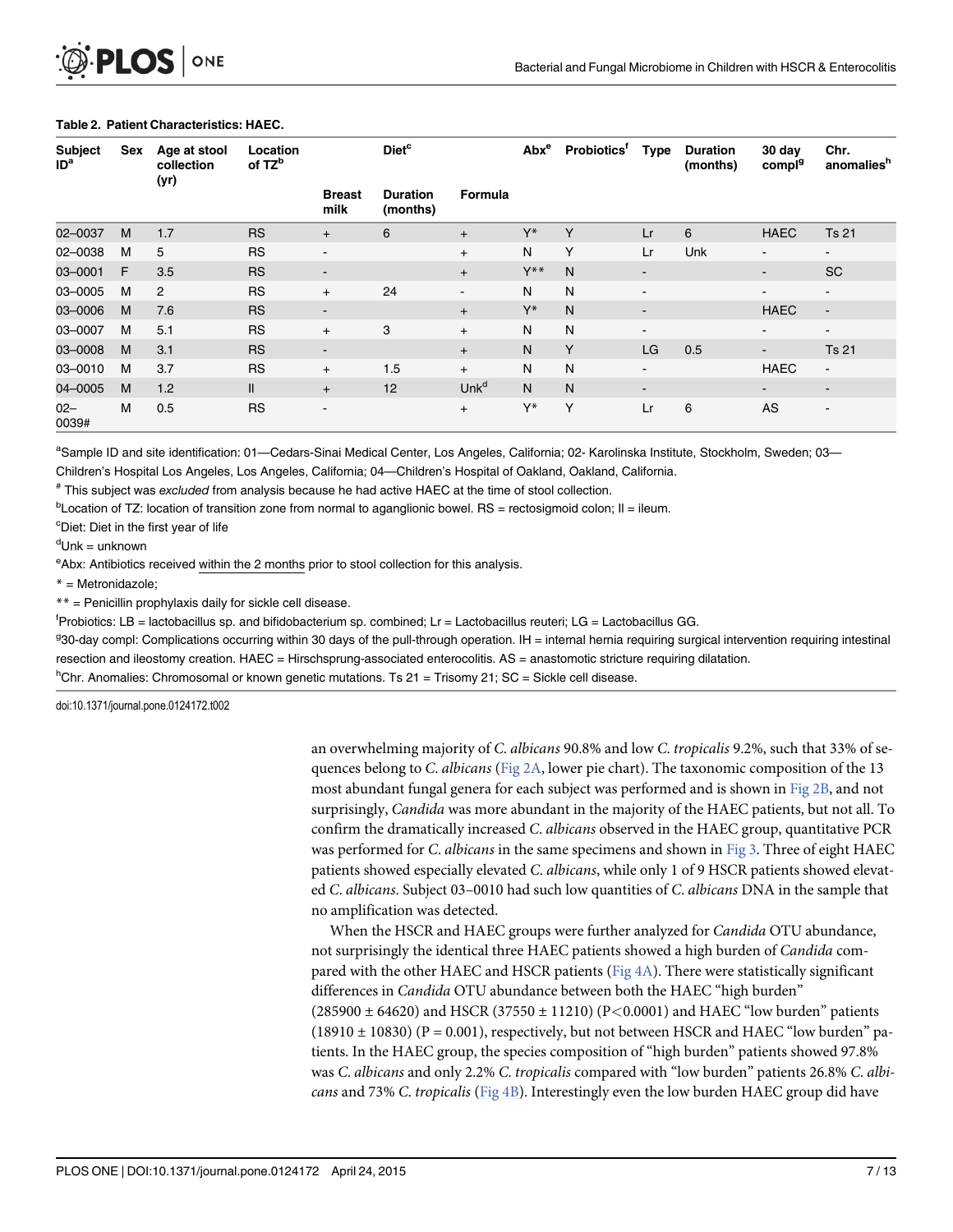

[Fig 1. B](#page-4-0)acterial phyla in HSCR and HAEC patients. A,16S rRNA gene sequence of fecal bacteria of nine HSCR patients and nine HAEC patients. The pie charts show average relative abundance of five major phyla and six subdominant phyla (summarized as "All others"). B, histograms demonstrating the phyla level bacterial composition of individual subjects with HSCR and HAEC. Individual subject numbers are labeled on the X axis and expressed as relative OTU abundance per each subject. Colors were assigned for each of the 11 detected phyla with the scheme at the right side.

doi:10.1371/journal.pone.0124172.g001

<span id="page-7-0"></span>**PLOS** ONE

altered Candida community structure with just two species compared to more diverse Candida populations in the HSCR patients.

The most striking finding in this study is the high burden of C. albicans in some HAEC patients, which was not found in the HSCR group. Heretofore, fecal fungi have not been studied in Hirschsprung patients, nor has fungi been implicated in playing a role in HAEC.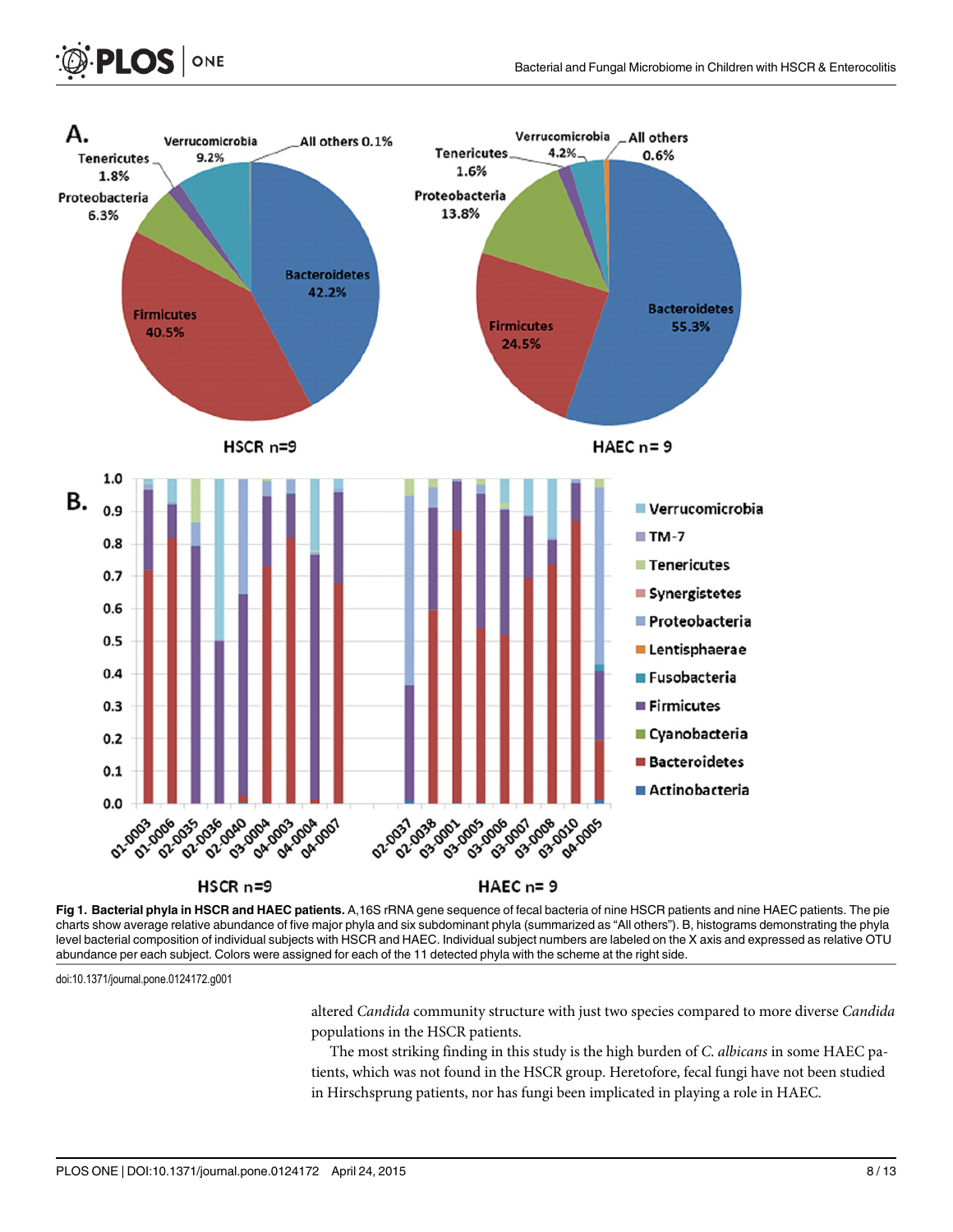<span id="page-8-0"></span>

[Fig 2. F](#page-5-0)ungal genera of HAEC patients have increased Candida sp. abundance compared with HSCR patients. A, Genera level distribution of fungi in nine HSCR patients and eight HAEC patients expressed as OTU abundance of 18S ITS-1 sequences (upper panel). Candida species composition in HSCR and HAEC patients (lower panel). B, Histograms demonstrating the fungal genera composition of individual subjects with HSCR and HAEC. Individual subject numbers are labeled on the X axis and expressed as relative OTUs abundance per each subject. Seventy-four different genera were identified by ITS-1 sequencing. The histogram shows 13 most abundant genera, unclassified genera, and 61 infrequent genera being summarized as "All others".

doi:10.1371/journal.pone.0124172.g002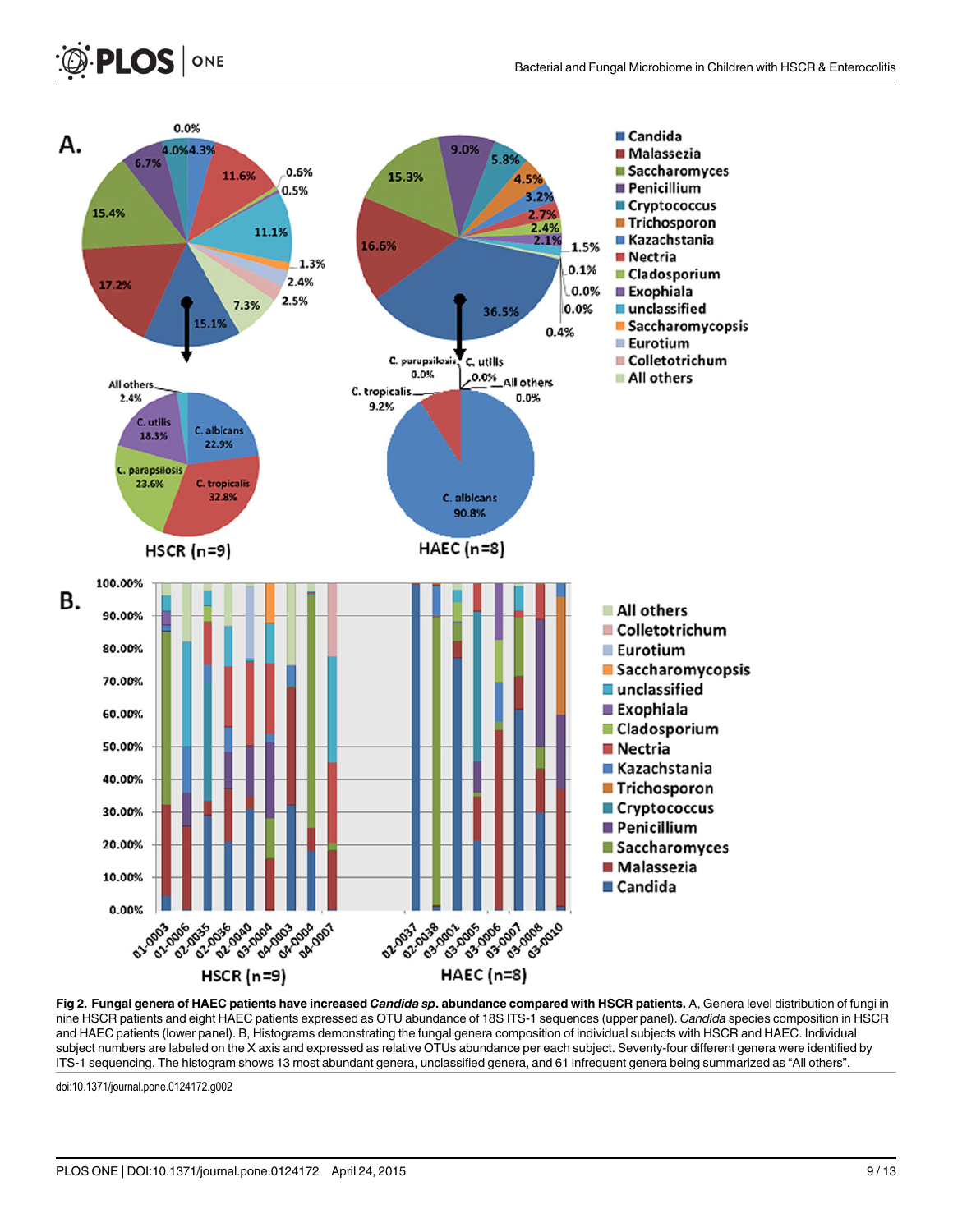<span id="page-9-0"></span>



[Fig 3. Q](#page-6-0)uantitative PCR of Candida albicans. The quantitation of C. albicans by quantitative PCR on total fecal DNA from HSCR and HAEC patients.

doi:10.1371/journal.pone.0124172.g003



[Fig 4.](#page-6-0) Candida albicans and tropicalis OTU abundance by phenotype. A, The OTU abundance of Candida in feces of HSCR and HAEC patients. Three out of eight HAEC patients showed very elevated Candida OTU's. B, relative distribution of C. albicans to C. tropicalis in the "high burden" patients compared with the "low burden" patients. Comparisons between each group using t-test are noted. There was no significant difference between the HSCR and HAEC-Candida low burden groups.

doi:10.1371/journal.pone.0124172.g004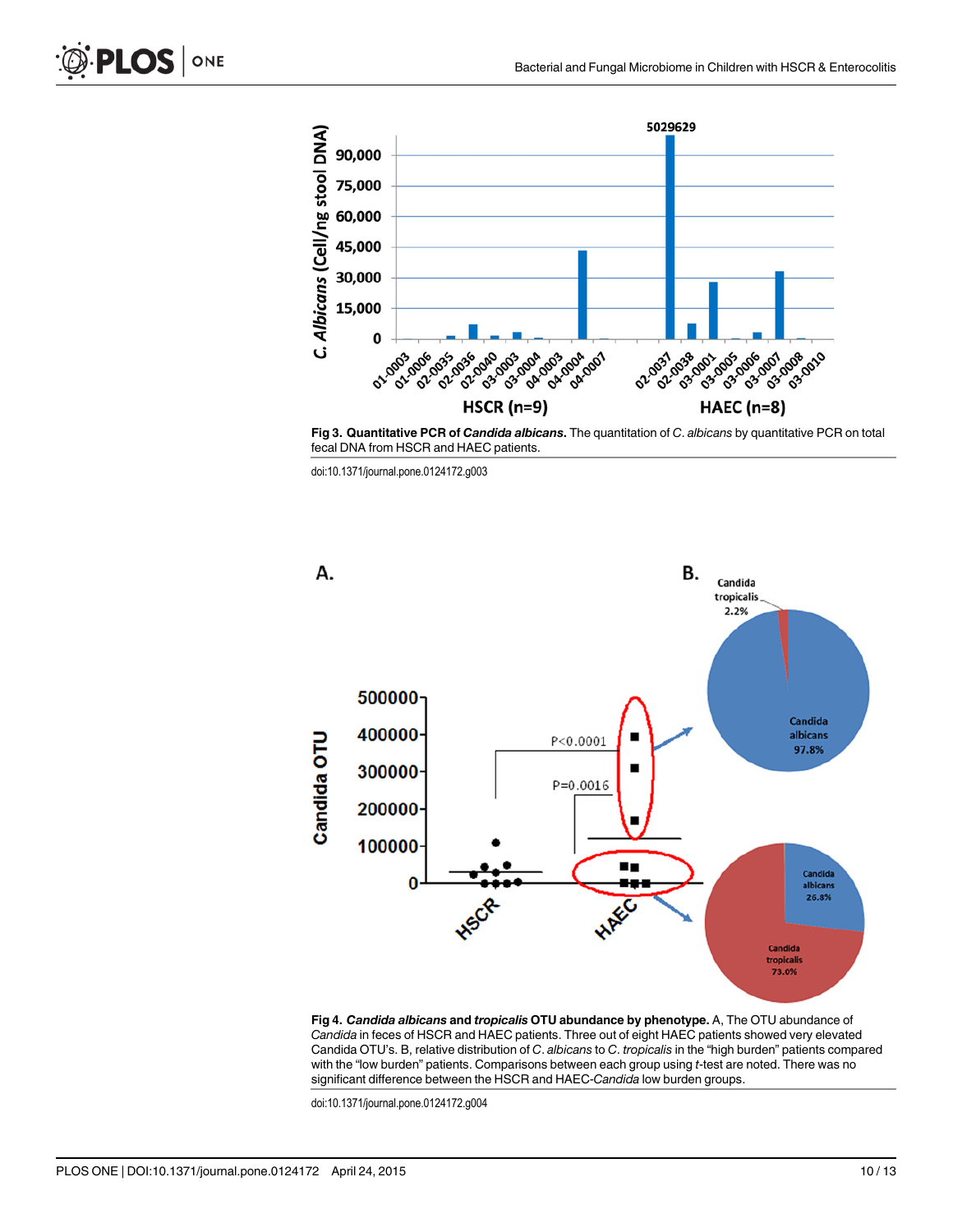<span id="page-10-0"></span>Importantly, we could not identify a shared clinical feature among high fungal burden HAEC patients, in terms of age, location of transition zone, diet, probiotic use, complications, trisomy 21 status or geographic region. Prior treatment with systemic antibiotics is a potential explanation, as antibiotics are known to result in intestinal Candida blooms [[15,16\]](#page-12-0). However, recent antibiotic administration does not fully explain these findings because while 2 high burden patients had received antibiotics, so did 2 low burden patients as well ([Table 2](#page-6-0)).

Further, this is the largest study to date comparing the bacterial microbiome composition of children with HSCR to those who had a history of HAEC that demonstrated modest but potentially important differences. The HAEC group showed reduced abundance of the phyla Firmicutes and increase in Bacteroidetes and Proteobacteria, similar to patients with inflammatory bowel disease (IBD)[[17](#page-12-0)–[21\]](#page-12-0), and no statistically significant differences between groups were noted in the bacterial genera. These findings suggest similarities in the gut bacterial milieu of HAEC to IBD, which is intriguing given the recent reports of Hirschsprung disease paients with suspected chronic HAEC have been diagnosed with IBD [\[22,23\]](#page-12-0). These findings suggest a dysequilibrium in the gut microbial ecosystem of HAEC patients, such that there may be dominance of bacteria and fungi predisposing patients to development of HAEC.

Our findings also raise the possibility that there may be a subset of children with HAEC in whom C. albicans may be either a commensal species that is expanded as a consequence of enterocolitis (or treatment), or the intriguing possibility that C. albicans is a pathobioant that may contribute to the pathogenesis of HAEC. While the mechanism leading to the C. albicans expansion is unclear, it opens up the possibility of an underlying defect in the gut innate immunity of Hirschsprung patients that may predispose these patients to developing HAEC, as has been demonstrated in severe sub-type of UC patients [[10\]](#page-12-0). Despite the preliminary nature of these findings, one must consider that antifungal therapy may be a novel and rational therapy in selected patients with HAEC.

One limitation of this study is a lack of long-term antibiotic history (prior to 2 months), which may influence the structure of mycobiome. This may confound the interpretion of these results especially in HAEC patients who may have received antibacterials to treat HAEC remotely compared with HSCR patients who have not developed HAEC. Another limitation of this study is the limited sample size of each group.

#### **Conclusions**

In summary, we recognize that the microbiota differences between HSCR and HAEC groups may be caused by treatment; may be caused by HAEC; and may, or may not, actually contribute to HAEC. Nevertheless, we believe that these changes are part of the phenotype of these patients and warrant further study. In the future, an expanded study with more patients is needed to confirm findings, as well as development of animal models to further investigate mechanisms by which the bacterial and fungal communities play a role leading to enterocolitis in the unique milieu of Hirschsprung disease.

#### Supporting Information

[S1 Fig.](http://www.plosone.org/article/fetchSingleRepresentation.action?uri=info:doi/10.1371/journal.pone.0124172.s001) Rarefaction curves of sequencing data. Rarefaction curves showing the Shannon diversity index change with increasing sequencing depth show that the bacterial (top) and fungal (bottom) sequencing of samples from HSCR patients (left) and HAEC patients (right) reached saturated plateau phase. The plateau in each curve estimates the minimum number of sequences necessary to capture diversity. (TIF)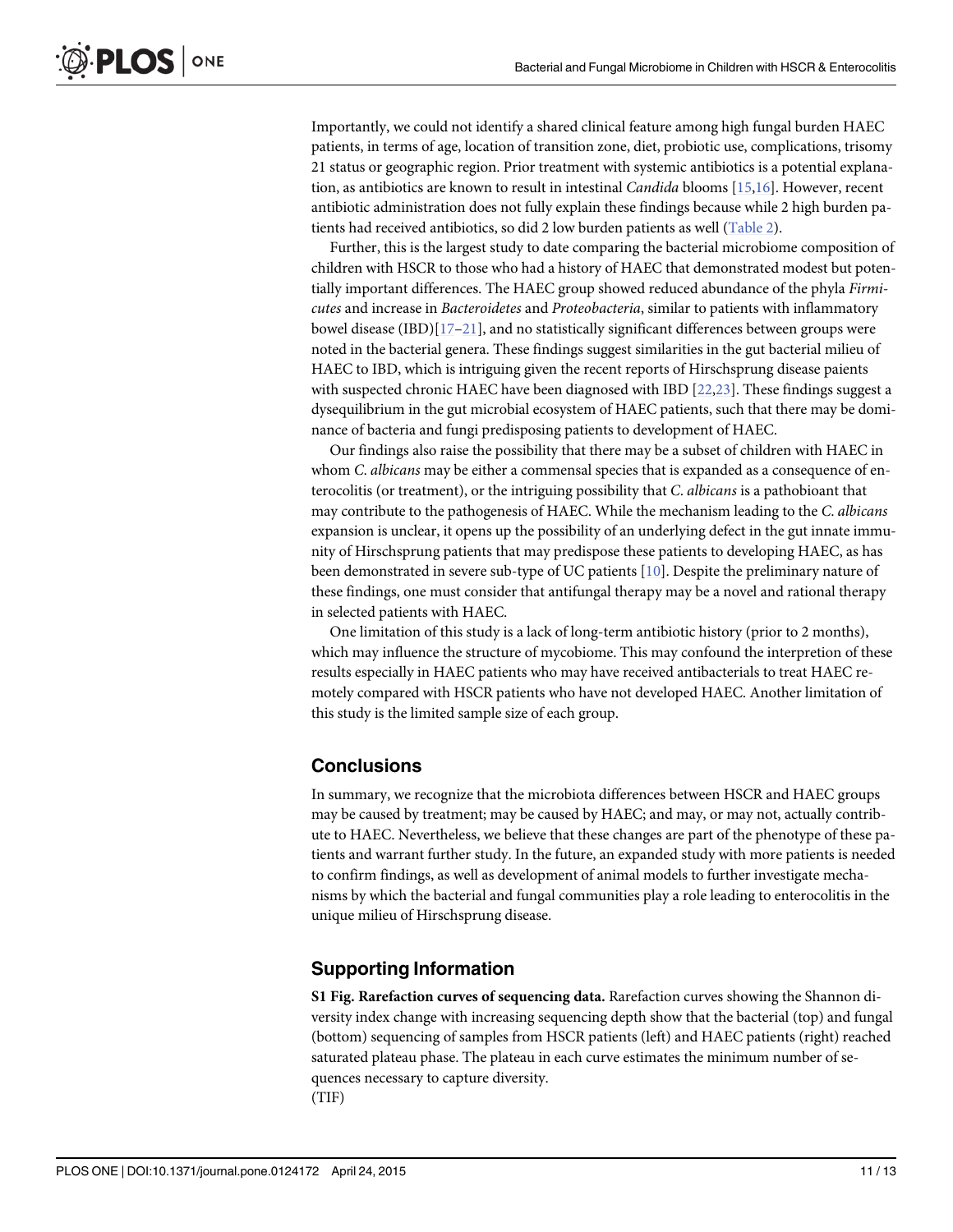<span id="page-11-0"></span>[S2 Fig.](http://www.plosone.org/article/fetchSingleRepresentation.action?uri=info:doi/10.1371/journal.pone.0124172.s002) Bacterial genera in HSCR and HAEC patients. A,16S rRNA gene sequence of fecal bacteria of nine HSCR patients and nine HAEC patients. The pie charts show average relative abundance of 11 major genera and subdominant genera (summarized as "All others"). B, histograms demonstrating the genera level bacterial composition of individual subjects with HSCR and HAEC. Individual subject numbers are labeled on the X axis and expressed as relative OTU abundance per each subject. Colors were assigned for each of the 11 major genera with the scheme at the right side. (TIFF)

[S1 Table](http://www.plosone.org/article/fetchSingleRepresentation.action?uri=info:doi/10.1371/journal.pone.0124172.s003). Bacterial and fungal fecal microbiome sequence numbers in HSCR and HAEC patients. The 16S and ITS sequence numbers analyzed, including mean. (DOCX)

[S2 Table](http://www.plosone.org/article/fetchSingleRepresentation.action?uri=info:doi/10.1371/journal.pone.0124172.s004). Relative abundance of dominant bacterial genera in feces of HSCR and HAEC patients. Relative OTU abundance of 16S rRNA gene sequences of fecal bacteria of nine HSCR patients and nine HAEC patients. Comparisons between HSCR and HAEC groups for each genus was performed using t-test. (DOCX)

#### Acknowledgments

Members of the HAEC Collaborative Research Group include: Denice Dubuclet, Cedars-Sinai Medical Center; Catherine Goodhue, Scott S. Short, Ryan Spurrier, Children's Hospital Los Angeles; Wendy Su, Children's Hospital of Oakland.

#### Author Contributions

Conceived and designed the experiments: PKF TW AN VAF. Performed the experiments: PKF ALG ZC JT VAF TW. Analyzed the data: PKF ZC JT DMU II VAF. Contributed reagents/materials/analysis tools: PKF AN AK TTH ALG VAF TW. Wrote the paper: PKF ZC DMU VAF.

#### References

- [1.](#page-1-0) Hirschsprung H. Stuhtragheit neugeborener infolge dilatationen und hypertrophie des colons. Jahruch Kinderheikunde. 1887; 27:1.
- [2.](#page-1-0) Frykman PK, Short SS. Hirschsprung-associated enterocolitis: prevention and therapy. Seminars in pediatric surgery. 2012; 21(4):328–35. doi: [10.1053/j.sempedsurg.2012.07.007](http://dx.doi.org/10.1053/j.sempedsurg.2012.07.007) PMID: [22985838](http://www.ncbi.nlm.nih.gov/pubmed/22985838)
- [3.](#page-1-0) Austin KM. The pathogenesis of Hirschsprung's disease-associated enterocolitis. Seminars in pediatric surgery. 2012; 21(4):319–27. doi: [10.1053/j.sempedsurg.2012.07.006](http://dx.doi.org/10.1053/j.sempedsurg.2012.07.006) PMID: [22985837](http://www.ncbi.nlm.nih.gov/pubmed/22985837)
- [4.](#page-1-0) Hardy SP, Bayston R, Spitz L. Prolonged carriage of Clostridium difficile in Hirschsprung's disease. Archives of disease in childhood. 1993; 69(2):221–4. PMID: [8215525](http://www.ncbi.nlm.nih.gov/pubmed/8215525)
- 5. Rintala RJ, Lindahl H. Sodium cromoglycate in the management of chronic or recurrent enterocolitis in patients with Hirschsprung's disease. Journal of pediatric surgery. 2001; 36(7):1032–5. PMID: [11431770](http://www.ncbi.nlm.nih.gov/pubmed/11431770)
- [6.](#page-1-0) Thomas DF, Fernie DS, Malone M, Bayston R, Spitz L. Association between Clostridium difficile and enterocolitis in Hirschsprung's disease. Lancet. 1982; 1(8263):78–9. PMID: [6119496](http://www.ncbi.nlm.nih.gov/pubmed/6119496)
- [7.](#page-1-0) Shen DH, Shi CR, Chen JJ, Yu SY, Wu Y, Yan WB. Detection of intestinal bifidobacteria and lactobacilli in patients with Hirschsprung's disease associated enterocolitis. World journal of pediatrics: WJP. 2009; 5(3):201–5. doi: [10.1007/s12519-009-0038-x](http://dx.doi.org/10.1007/s12519-009-0038-x) PMID: [19693464](http://www.ncbi.nlm.nih.gov/pubmed/19693464)
- [8.](#page-1-0) Yan Z, Poroyko V, Gu S, Zhang Z, Pan L, Wang J, et al. Characterization of the intestinal microbiome of Hirschsprung's disease with and without enterocolitis. Biochemical and biophysical research communications. 2014; 445(2):269–74. doi: [10.1016/j.bbrc.2014.01.104](http://dx.doi.org/10.1016/j.bbrc.2014.01.104) PMID: [24525127](http://www.ncbi.nlm.nih.gov/pubmed/24525127)
- [9.](#page-1-0) Hold GL, Smith M, Grange C, Watt ER, El-Omar EM, Mukhopadhya I. Role of the gut microbiota in inflammatory bowel disease pathogenesis: what have we learnt in the past 10 years? World journal of gastroenterology: WJG. 2014; 20(5):1192–210. doi: [10.3748/wjg.v20.i5.1192](http://dx.doi.org/10.3748/wjg.v20.i5.1192) PMID: [24574795](http://www.ncbi.nlm.nih.gov/pubmed/24574795)